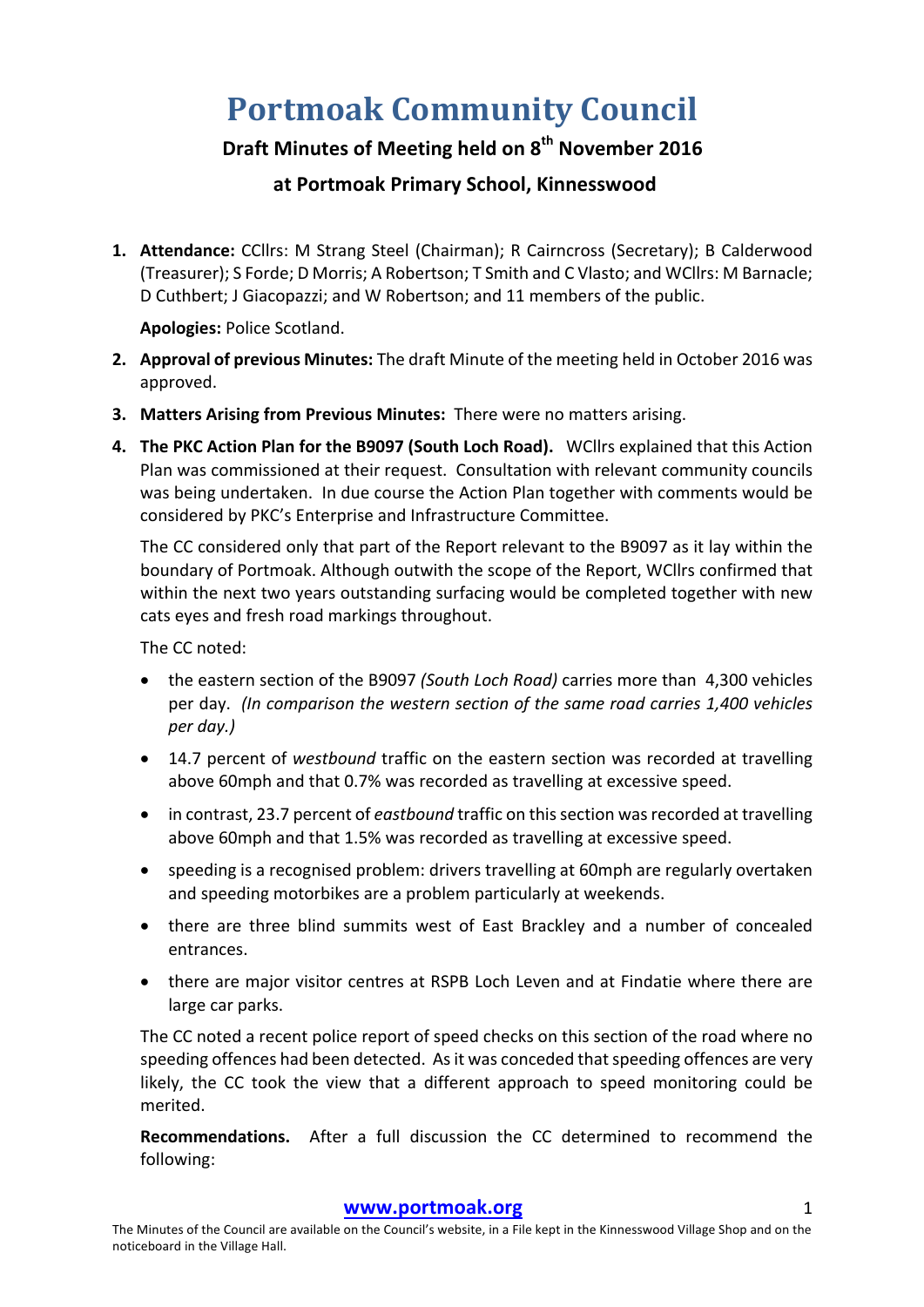- 1 **Speed restriction**: Speed should be restricted to a maximum of 50mph from the junction with the B996 eastward to the junction at Findatie; and that there should be a further reduction to 40mph around the junction at RSPB Loch Leven to lessen the risk of collision with vehicles travelling eastward and seeking to turn right into RSPB Loch Leven. Speed restrictions must be enforced.
- 2 **Blind Summits:** There are three blind summits. All three require suitable warning signs with associated road markings.
- 3 *B920/B9097 Junction Island:* Support for the installation of a bollard with a Keep Left arrow on an island at this junction.
- 4 **Concealed entrances:** Signs advising of concealed entrances should be provided
- **5.** Car Parking within Kinnesswood. The CC received a report of a meeting at Portmoak Primary School in which school staff, parents, PKC officers and Ward Councillors, together with representatives of the CC had participated. The car park was relatively small with difficult access for larger vehicles. At busy times of the day this was a potentially congested environment where there was a risk to children. Children were often seen walking across and through the car park and not using the pavements. This was exacerbated by the increasing numbers of parents using cars to drop-off and pick-up their children at the school - some live in Fife. Red strips across the roads warning motorists of children were often compromised by those seeking to park.

Solutions could include: supplementary car parking to permit more ready and safer dropoff/pick-up points both further up Bishop Terrace and across the road from the School at Whitecraigs; encouraging better use of the dedicated school bus; encouraging children to walk to school say from the Church Car Park (though this could require the pinch point at Woodmarch to be addressed). Importantly there was a clear role for a new "Protocol" to include agreed arrangements so that all parents understood the school policy. This would be a matter in the first instance for the headteacher and the parents group at the School to consider.

# **6. Our Community**

- **1.** A strategy and Vision for Portmoak. The CC would take forward a programme to work with various community groups to use the "Place Standard" tool. Together the outputs should provide the CC with a better understanding of matters which affect the quality of life in Portmoak. This would inform and complement the work of the Kinross and Earn Action Partnership.
- **2.** *Kinross and Earn Action Partnership.* The Partnership had, as a result of its first meeting, circulated a list of some 33 points setting out its response to the question "what could be better." These will be considered at the next meeting of the CC.

# **7. Reports**

7.1 Police: There was no Police Report. The CC noted the speed report for traffic on the B9097. The Commander's Bulletins of  $13^{th}$ , 20<sup>th</sup> and 27<sup>th</sup> October and 3<sup>rd</sup> November were also noted. The CC was advised that there had been a further 4 accidents on the A911 in the West Bowhouse area but that only one had been reported to the police. A further accident on the B9097 had also not been reported to the police. It remained a significant and unresolved problem that accidents (which for good reason) are not reported to the

#### **www.portmoak.org** 2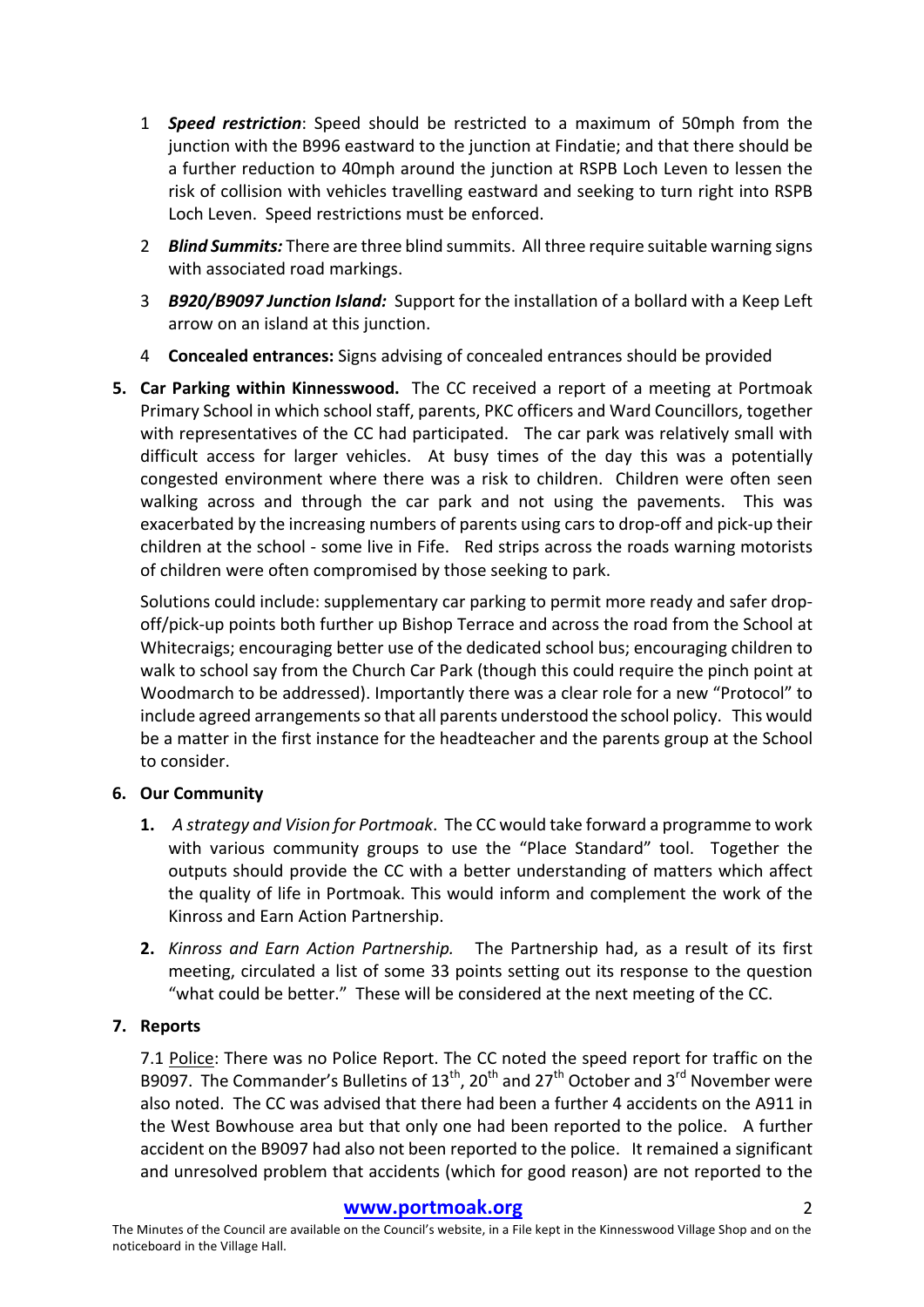police are not taken into account by PKC in determining their programme for road improvements.

7.2 Treasurer: There was no in-month change. The General Account at the end of September was £671.40, while the Michael Bruce Way account was £919.51 giving a total of funds on hand of £1,590.91.

7.3 Planning:

- *1. New applications:*
- a) 16/01649/FLL, 1-2 Middleburn Cottages Kirkness, Cardenden. Siting of mobile snack van (in retrospect).  $CC$  view – no comment.
- *2. Progress with Developments:*
- a) *Former Lomond Inn.* While formal consent for this development to proceed was awaited, the PKC Development Management Committee had, despite representations from local councillors, local residents and the CC, recommended that consent be granted. The CC recorded its disappointment at this outcome. It believed that the relevance of the conservation area to this development had, in a number of ways, not been adequately recognised. It had, through Freedom of Information or analogous provisions, sought to understand how the input from the conservation officer had informed the decision to recommend approval. Unfortunately, PKC had been unable to respond with an adequate explanation. There were three immediate consequences:
	- Loss of the recycling provision. PKC would, subject to operational constraints, provide a suitable replacement facility provided a place to accommodate it could be found. The CC would ask Kinnesswood residents what kind of recycling facility (if any) should be provided (e.g. a bottle bank only) and where it should be sited. It should be noted that bin provision at the Hall was for the use of the Hall and Kilmagad Wood residents only.
	- Loss of car parking. Up to ten vehicles currently use the car park at the Lomond Inn. Their accommodation elsewhere in the village could be problematic (see 5 Car Parking in Kinnesswood).
	- Stained Glass window in the Lomond. Provisions were in hand to ensure that the upper part of this window would be "conserved" as part of a new window in the replacement to the old Inn and that the lower part of the window would be retained safely.
- b) *Glenlomond*. While formal consent for this development to proceed was awaited, the PKC Development Management Committee had, recommended that consent be granted. The CC would pursue an offer by the developer to provide supplementary signage in the vicinity of Glenlomond.
- 7.4 Roads: WCllr Calderwod reported that a further meeting with PKC road's officers to review progress with the CC Road's Programme would be pursued. Provisions to extend the 40mph limit on the A991 beyond Loch Leven's Larder towards Milnathort were in hand as was formal approval of the "Green Route" along the Dryside Road from Wester Balgedie past Glenlomond to the border with Fife.